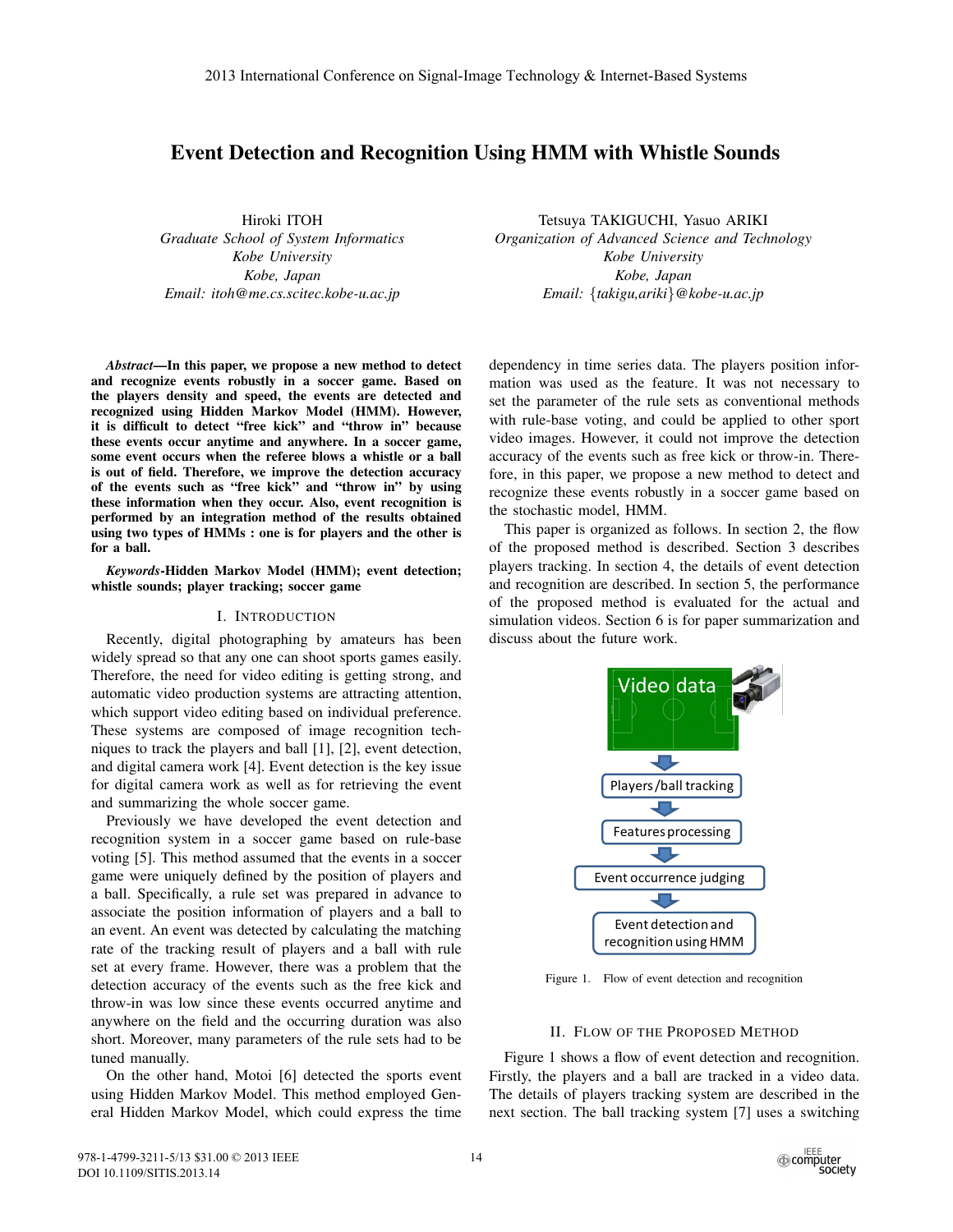

Figure 2. Flow of the tracking system

method between global search and local search adaptively. Secondly, the players density is computed as the feature in the small squared area produced by dividing the soccer field, and averaged speed of the players is also computed. Thirdly, the event occurrence is judged by whistle sounds and the ball position(when the ball is out of the field). Finally, each event is detected and recognized by HMM.

### III. PLAYERS TRACKING

Many tracking methods have been proposed previously such as mean-shift, Kalman filter [3], covariance tracker and particle filter [9]. Especially, particle filter was often employed in tracking players in a soccer image sequence. However, when it loses the players once, it is difficult to discover them again since the position information of two or more players can not be used between the frames in an image sequence.

In this paper, we represent the position information of two or more players as the time-situation graph beforehand. Then, by running particle filter guided by this graph, we can greatly reduce the incorrect detection of players and track players robustly even when occlusion occurs.

### *A. Flow of Players Tracking*

Figure 2 shows a flow of our method which is composed of the time-situation graph construction process and the players tracking process. In the time-situation graph construction process, each player area is first extracted from an input frame by background subtraction. Then, the timesituation graph is constructed by storing into the node the information extracted in the player area. The time-situation graph is a graph whose node includes the number of players (henceforth, it is called the number of components) who exist in a player area extracted by background subtraction at every frame.

In the players tracking process, all players are first detected according to the node information in the timesituation graph. Then, each player is tracked by 3D particle filter in the detection area guided by the time-situation graph.

#### *B. Time-Situation Graph*

We represent the position information of two or more players as the time-situation graph beforehand using the method proposed by Figueroa [10]. In this method, the players, who are occluded each other, can be correctly detected since the number of players who exist in a player area is obtained in a time-situation graph shown in Figure 2(after background subtraction). Then, by running particle filter in the form guided by this graph, it is expected to reduce the incorrect detection of players greatly and to track players robustly even when occlusion occurs.

| Table I<br>TIME-SITUATION GRAPH INFORMATION |                        |  |
|---------------------------------------------|------------------------|--|
| Node information                            | Edge information       |  |
| Label                                       | Label                  |  |
| Area                                        | Distance between nodes |  |
| Size(width and height)<br>Position          |                        |  |

### *C. Time-Situation Graph Information*

Number of components

The time-situation graph is constructed based on a set of player areas extracted at every frame by background subtraction as shown in Figure 2(in graph construction process). Table I summarizes the node information and edge information. The node information is composed of the label to identify each node, player area(the number of pixels), player area size(width and height), the center point coordinates of the player area and the number of components. The edge information is composed of the label to identify each edge and the distance between nodes.

The color information was included in the edge information in the method proposed by Figueroa [10] because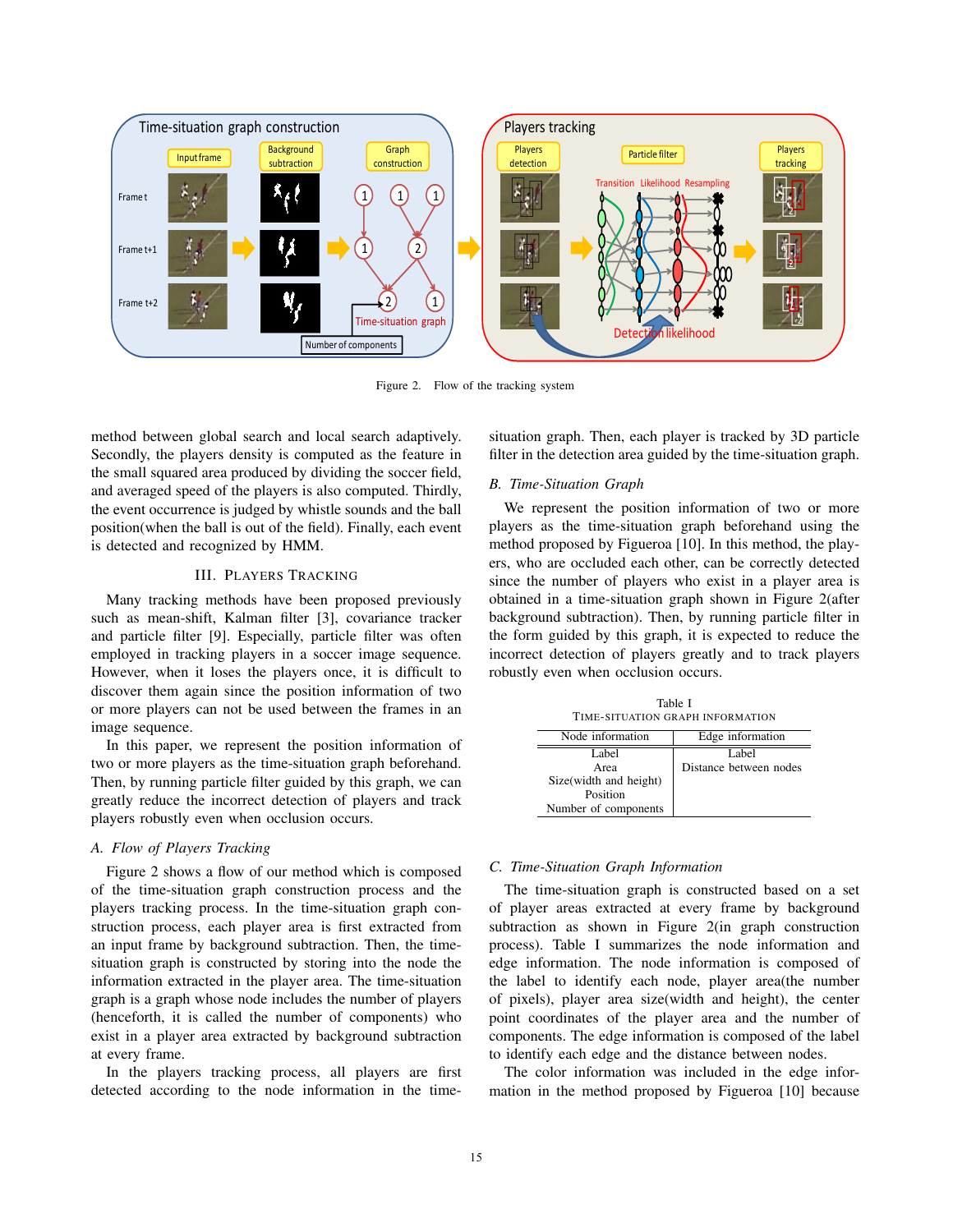their method tracked players only using graph. However, the time-situation graph which we use in this paper detects the players based on the number of components. Therefore, the necessary operation in this graph is only to make the number of components change. From this point, the color information is not included in the edge information in our method.

*1) Construction of the Time-Situation Graph:* Let G be a time-situation graph which is a directed graph.  $n_i(t)$  is a node labeled i (identification number) at frame t.  $d_{i,j}$  is the distance between nodes  $n_i(t)$  and  $n_j(t + 1)$ .  $d_{max(i,j)}$ represents the estimated max distance to which a player can move within 2 frames, and this is estimated according to 3D world coordinate position. The distance between nodes is defined by the Euclid distance between the center point coordinates of the player area at frame  $t$  and the center point coordinates of the player area at frame  $t + 1$ .

In Figure 3, the distances are shown between node  $n_1(t)$ and nodes at frame  $t + 1$ . The yellow point at frame  $t + 1$ locates in the same position of node  $n_1(t)$  at frame t. The red line segments which stretch from the yellow point to the center point coordinates of each nodes at frame  $t+1$ (the blue points) are the distances between nodes.  $e_{i,j}$  is the edge between nodes  $n_i(t)$  and  $n_j(t+1)$ . The algorithm to construct the time-situation graph is defined according to the following steps.

1. Create a node  $n_i(t)$  for the node labeled i at the first frame( $t = 1$ ), and insert this node into a time-situation graph G.

2. Create a node  $n_j(t + 1)$  for the node labeled j at frame  $t + 1$ , and insert this node into the time-situation graph G. 3. Calculate the distance  $d_{i,j}$  between nodes  $n_i(t)$  and  $n_i (t + 1).$ 

4. Create an edge  $e_{i,j}$  satisfying the condition

 $d_{i,j} < d_{max(i,j)}$ .

5. Group the nodes, and determine the number of components based on the player area.

6. Repeat steps 2-5 for the whole image sequence.



Figure 3. Distance between nodes

#### *2) Determination of the Number of Components:*

*Grouping Nodes:* This section describes the method of grouping the nodes by using the edge between them as

shown in Figure 4. When node  $n_{w_4}(t + 1)$ , to which edges  $e_{v_3,w_4}$  and  $e_{v_4,w_4}$  are linked, exists at frame  $t+1$ , two nodes  $n_{v_3}(t)$  and  $n_{v_4}(t)$  at frame t belong to the same group as  $n_{w_4}(t + 1)$ . In other words, all the nodes linked by edges belong to the same group.

A new group number is defined for every new group detected on the time-situation graph. For example in Figure 4, starting from node  $n_{v_1}(t)$ , Group1 is detected, and in the same way starting from node  $n_{v_3}(t)$ , Group2 is detected.



Figure 4. Grouping nodes

*Determination of the Number of Components:* In the proposed method, the determination of the number of components plays an important role because the players are detected based on the number of components. The top in Figure 5 shows the example where three players are occluded each other and the bottom in Figure 5 shows the flow of the determination of the number of components. The steps are summarized in the following algorithm.



Figure 5. Flow of the determination of the number of components

Algorithm

 $[Step 1] num_X$ (the number of components for GroupX) is first defined as the total number of components included in all nodes in GroupX at frame  $t$ . The number of components for each node at feame  $t + 1$  is still 0.

$$
num_X = \sum_{v_i \in X} (num_{v_i})
$$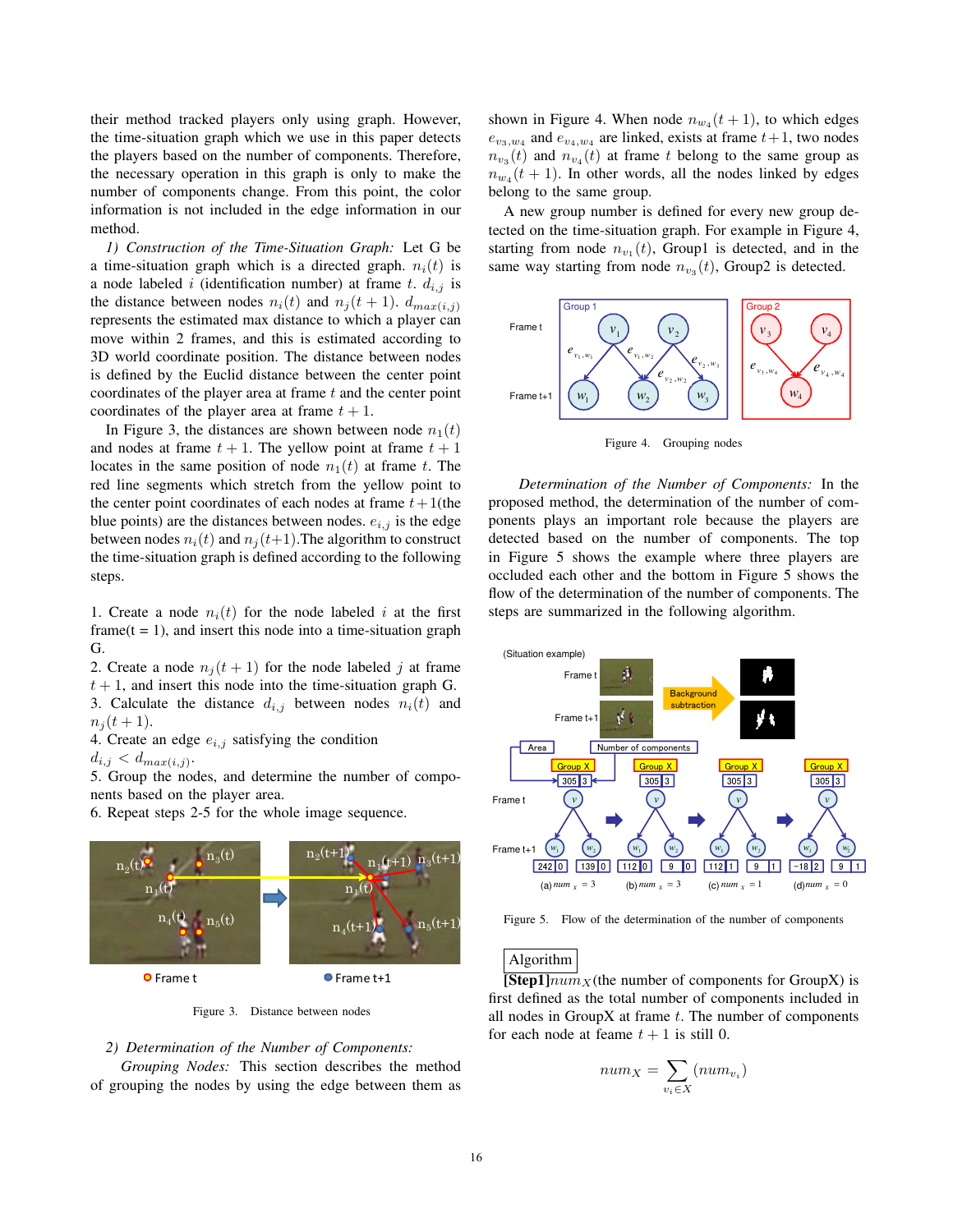Each player area is measured after background subtraction. In Figure 5(a),  $num_X$  is set to 3, and sizes of the the player areas are 305, 242 and 139.

**[Step2]**The ideal player area  $A_p$  for one player is estimated by the position information of each node  $n_{w_i}(t+1)$ in GroupX at feame  $t + 1$ . Each node  $n_{w_i}(t + 1)$  is updated by using this ideal player area  $A_p$  as follows.

$$
A_{w_i} \leftarrow A_{w_i} - A_p
$$

In Figure 5(b), The estimated ideal player area  $A_p$  is 130, and player areas at frame  $t+1$  are updated from 242 to 112 (242-130) and 139 to 9 (139 -130) respectively.

[Step3]The number of components  $num_X$  is decreased by 1, and the number of components for each node  $n_{w_i}(t+1)$ at frame  $t + 1$  is initialized by 1. This is repeated for every node at frame  $t + 1$ .

$$
num_X \leftarrow num_X - 1
$$

$$
num_{w_i} = 1
$$

In Figure 5(c), the number of components  $num_X$  for GroupX is decreased by 2, and the number of components for each node at frame  $t + 1$  is set to 1.

[Step4]The following process is repeated to the node  $n_{w_i}(t + 1)$  whose area  $A_{w_i}$  is largest among the players at frame  $t + 1$  until the number of components  $num<sub>X</sub>$  for GroupX is 0.

$$
A_{w_i} \leftarrow A_{w_i} - A_p
$$
  
\n
$$
num_X \leftarrow num_X - 1
$$
  
\n
$$
num_{w_i} \leftarrow num_{w_i} + 1
$$

In Figure 5(d), the number of components  $num<sub>X</sub>$  is 0, and each number of components  $num_{w_i}$  at frame  $t + 1$  is finally determined.

#### *D. Tracking Method*

*1) Players Detection Based on Node Information:* Since the "tracking-by-detection" method [8] which combines players tracking with players detection is employed in this paper, the accuracy of players detection has a great effect on the tracking accuracy. The method of players detection differs according to the number of components contained in the node of the time-situation graph.

In the case where the number of components is 1 or 2, the players are detected based on using player area information of the node. In the case where the number of components is 3 or more, the players are detected by using player area information of the node and SVM. First, as shown in Figure 6(a) and (b), the vertically locating 2 players are detected based on the y coordinate between  $min(y_{min})$  and  $max(y_{max})$ , and the detection window size is estimated by 3D world coordinates position corresponding to the center coordinates of the player area, included in the node. Then, as shown in Figure 6(c), the other players are detected by using SVM [12] which is widely used in various applications and is known for recognition performance being high.



Figure 6. Players detection

*2) Players Tracking by 3D Particle Filter Using Time-Situation Graph:* We employed a 3D particle filter for each player tracking. The state  $\vec{x}_p(t)$  at time t is defined as follows:

$$
\vec{x}_p(t) = [p_x, p_y, v_x, v_y, a_x, a_y]^T
$$
 (1)

Here,  $p$ ,  $v$  and  $a$  are the positions, velocities and accelerations at time  $t$ . Then, the state transition of the player is modeled based on linear motion with uniform acceleration.

The likelihood  $\omega$  of the player is computed at each particle by the weighted sum as shown in Eq (2) using three kinds of likelihoods (the likelihood  $p_D$  based on the detection result by the node information and SVM, the likelihood  $p_H$  based on the histogram and the likelihood  $p<sub>C</sub>$  based on the crosscorrelation). Here,  $\alpha$  is defined as the parameter showing the degree of occlusion, and computed based on the node information(area) obtained when the player was detected.  $\beta$ is defined as the value obtained by converting the distance between the target player and the nearest player into the probability of the normal distribution.

$$
\omega = \alpha \cdot p_D + \beta \cdot p_H + (1 - \beta) \cdot p_C \tag{2}
$$

### IV. EVENT DETECTION AND RECOGNITION

Events in soccer game can be defined using the position of the players and ball. For example, when "corner kick" occurs, the ball exists in the corner arc and the players of both teams crowd around the goalmouth. Therefore, the accuracy of event detection depends on the accuracy of players and ball tracking. Moreover, it becomes possible to detect the event more accurately by recognizing the referee whistle sounds or by judging whether a ball is out of field when an event occurs.

#### *A. Features Processing*

In our method, events are detected and recognized by HMM. Table II summarizes the players feature and the ball feature used in HMM. The players feature is composed of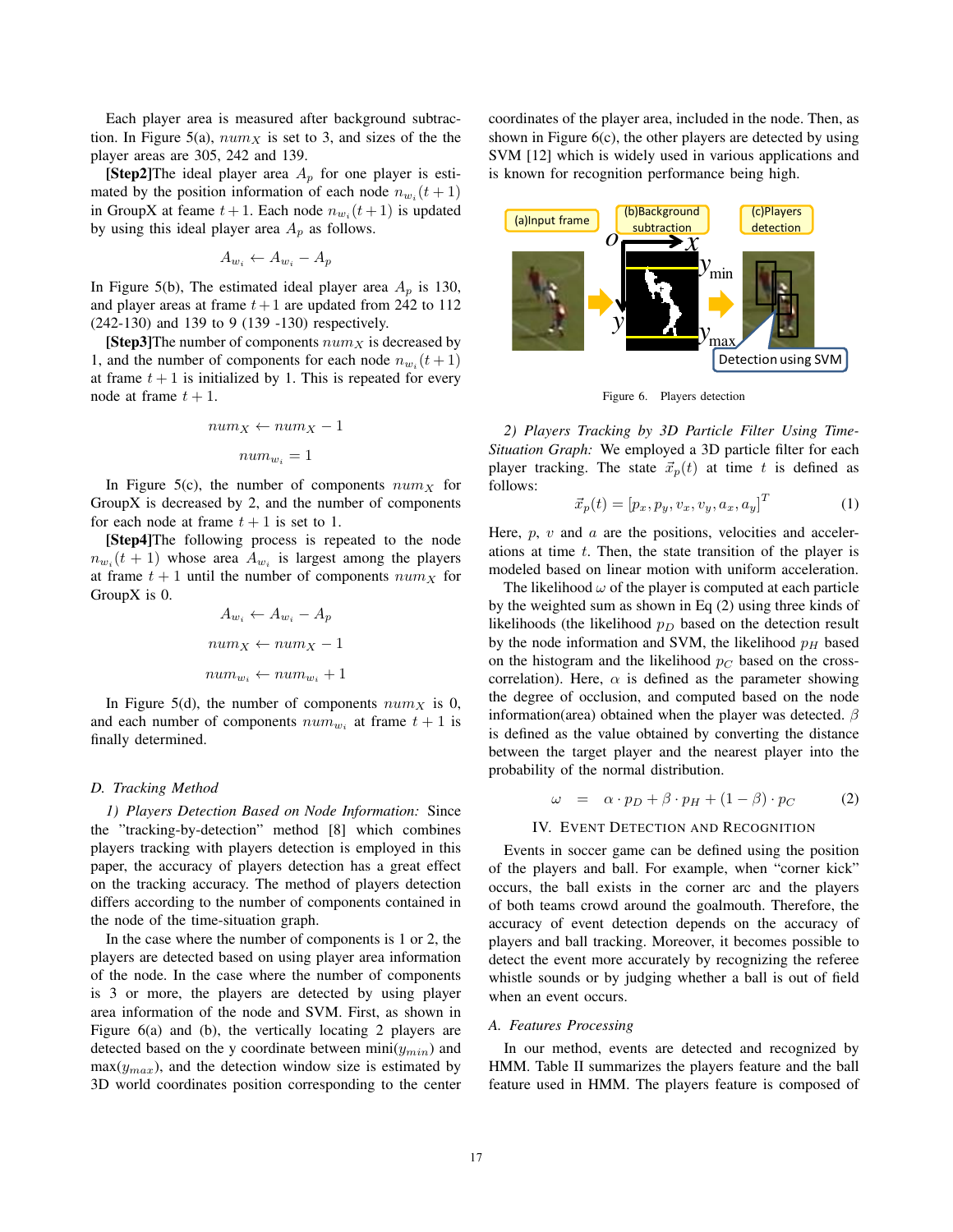

Figure 7. Flow of the result integration method using two types of HMM

the number of players in 16 grids produced by dividing the soccer field as shown in Figure 8 and the averaged speed of all players. The ball feature is composed of a ball position, speed and grid number where a ball exists.

Table II DETAILS OF FEATURES EMPLOYED FOR HMM

| Players feature (18dim)                | Ball feature (5dim) |
|----------------------------------------|---------------------|
| Number of players in each grid (16dim) | Position (2dim)     |
| Averaged speed (2dim)                  | Speed (2dim)        |
|                                        | Grid number (1dim)  |



Figure 8. A soccer field divided into 16 grids

#### *B. Event Occurrence Judgment*

In a soccer game, some events occur when the referee blows a whistle or a ball is out of field. We use these information to estimate the occurrence time in event detection. Hence, event occurrence is recognized by the judgment whether whistle sounds exist or the judgment whether a ball is out of field. Whistle sounds can be recognized by HMM, and whether a ball is out of field is recognized by using the tracking result of a ball.

## *C. Event Detection and Recognition Using HMM*

We employ the result integration method using two types of HMM (HMM based on the players information and HMM based on the ball information) as shown in Figure 7. A final likelihood is computed as shown in Eq (3).

$$
L_{b+p} = \alpha L_b + (1-\alpha)L_p, \quad 0 \le \alpha \le 1 \tag{3}
$$

where  $L_{b+p}$  is a likelihood after integration,  $L_b$  and  $L_p$  are likelihoods of ball and players features respectively.  $\alpha$  is the combination weight.

### V. EXPERIMENTAL EVALUATION

We performed two experiments, the players tracking experiment and the event detection and recognition experiment.

### *A. Evaluation of Players Tracking*

We selected a soccer game that was played during the 38th National High School Soccer Championship (Kyoto area final) in Japan. The video was taken with a fixed camera. The size of the image was 1280\*720 pixels with 24-bit color.

In players tracking, we compared our method using the time-situation graph with the conventional method [11] without the time-situation graph for 10 videos (the average number of frames : 350) clipped from the soccer video. The tracking space is the only left half of the field. Therefore, we selected the sample videos in which the players almost played in the left half of the field since the players were not able to be tracked when they went out into the right half of the field.

The conventional method for the players detection employed SVM. The number of particles were 150, and the frame rate was 30 fps. The results are shown in Figure 9. In Figure 9, "Tracking accuracy" is the ratio of the number of correctly tracked frames to the number of the total frames. Tracking accuracy by our method is almost higher than that of the conventional method without the time-situation graph.

As a result, the tracking accuracy of our method is improved by 7.15 points on the average as shown in Table III. As can be seen from this result, since the accuracy of tracking players is higher by using time-situation graph when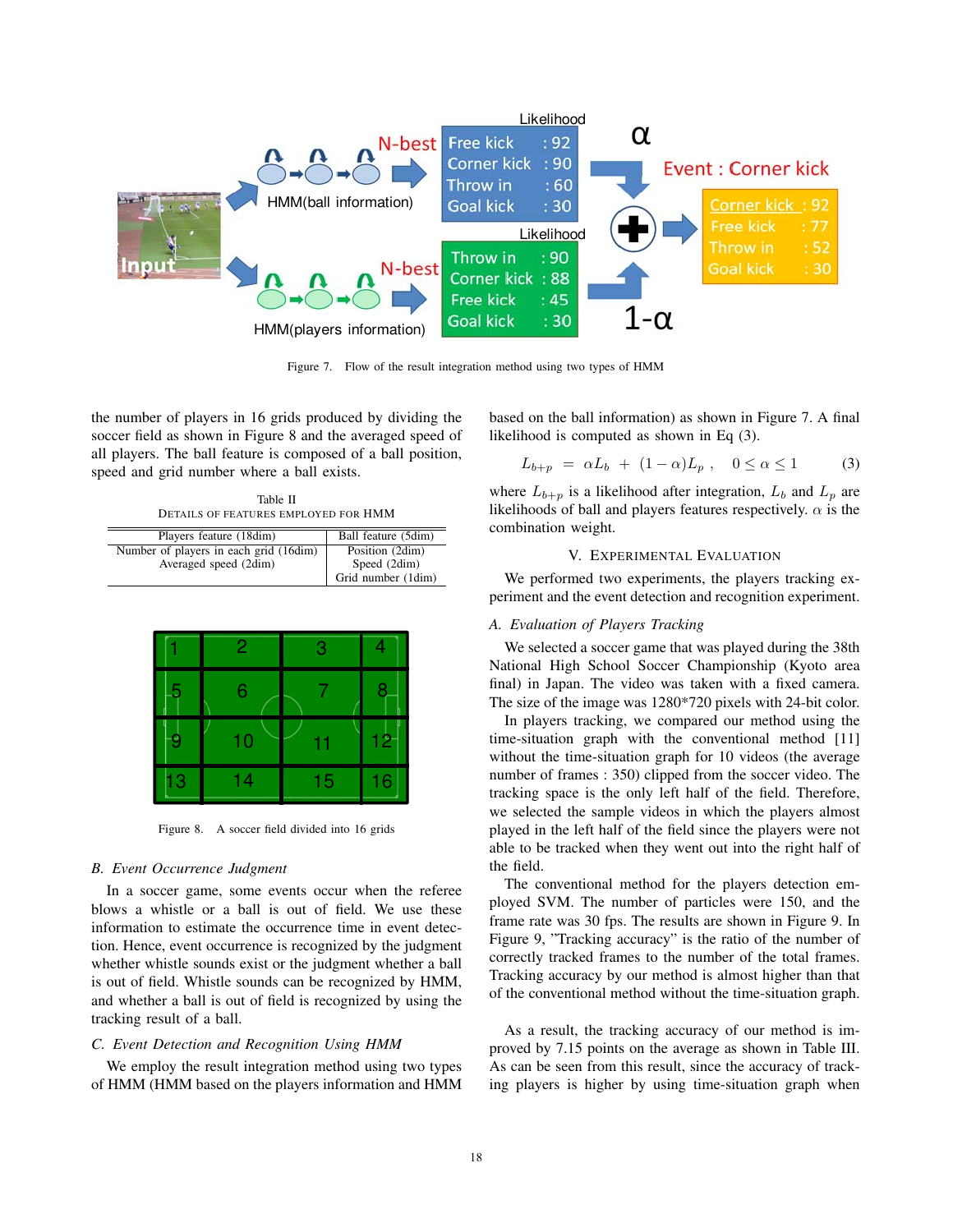

Figure 9. Comparison between the two methods

occlusion occurs, players tracking becomes more robust than the conventional method. Tracking failure occurs when the players of the same team cross each other so that their particles are reversed or overlap to 1 player. For the former, it can be thought that the likelihood of the particle filter does not decrease due to the same uniform color of the same team even if tracking is reversed. For the latter, it can be thought that the number of components in the timesituation graph becomes wrong. The proposed method is inferior to the conventional method in the point that the players with no movement for long frames may not be detected by background subtraction. However, our method can more correctly detect the players than the conventional method when their occlusion occurs.

| Table III                  |             |  |  |
|----------------------------|-------------|--|--|
| AVERAGED TRACKING ACCURACY |             |  |  |
| Method                     | Rate $(\%)$ |  |  |
| Conventional method        | 72.15       |  |  |
| Our method                 | 79.50       |  |  |

Figure 10 shows the tracking results clipped at fixed intervals. It turns out that the occluded players are tracked correctly.

#### *B. Evaluation of Event Detection and Recognition*

*1) Condition of HMMs:* Table IV shows the condition of HMMs employed in the experiment.

| Table IV<br>THE CONDITION OF HMMS |                  |                    |  |
|-----------------------------------|------------------|--------------------|--|
| Type of HMM                       | Number of states | Number of mixtures |  |
| Whistle sounds                    |                  |                    |  |
| Players                           |                  |                    |  |
| Rall                              |                  |                    |  |

*2) Evaluation of Whistle Sounds Recognition:* We used actual audio sequence with 13 minutes for the experiment of whistle sounds recognition. In this audio sequence, there were 18 whistle sounds in total. MFCC(12dim) was used as the feature of HMM .

Table V shows the accuracy of the whistle sounds recognition. Although all whistle sounds in an audio sequence can



Figure 10. Tracking result

be recognized, there are many falsely recognized ones. They are high cheers, wind sounds, performance using musical instruments and so on. These failures are perhaps caused by their similar pitch. Therefore, we will devise a solution by eliminating the noise and increasing the number of HMM models trained by wind sounds and cheers other than whistle sounds.

Table V THE ACCURACY OF WHISTLE SOUNDS RECOGNITION

|           | Rate $(\%)$   |
|-----------|---------------|
| Precision | 66.67 (18/27) |
| Recall    | 100 (18/18)   |

*3) Evaluation of Event Recognition:* We evaluated the event recognition accuracy using the simulation video. In a soccer game, there are 8 events in all. In the experiment,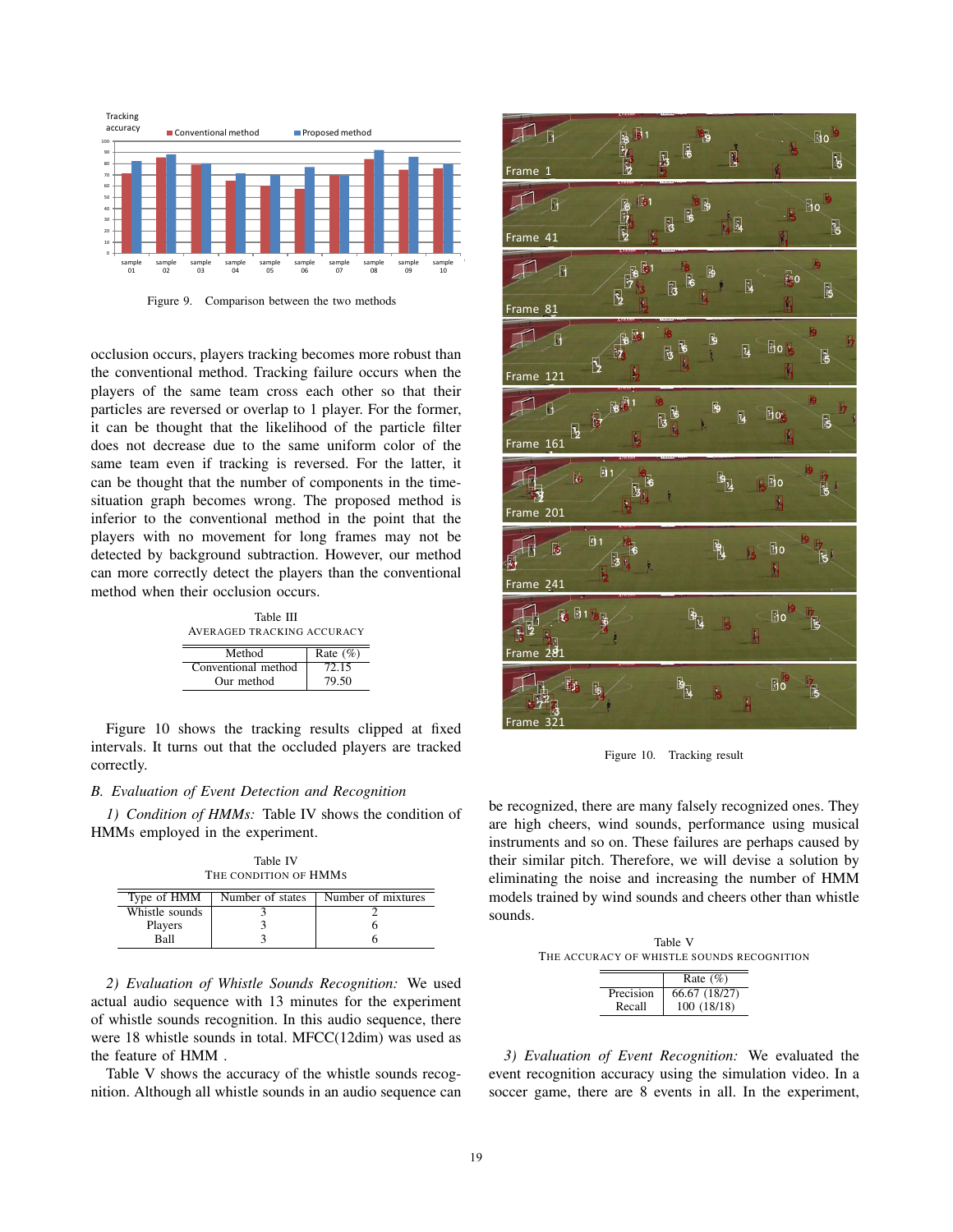4 events among them (corner kick, throw-in, goal kick and free kick) were recognized. Two types of HMM models, players HMM and ball HMM, were trained using 30 scenes for each event respectively. 40 scenes (10 scenes for each event) in total were used as the test data.

Figure 11 shows the averaged recognition rate as a function of the combination weight  $\alpha$ , which is employed in Eq (3), changing between 0 and 1. From Figure 11, the event recognition rate is highest (0.9) at  $\alpha$  = 0.95. Therefore, ball tracking is the most important factor for event detection and recognition as shown in Figure 11. However, since it is possible to detect and recognize events using only players movement even when a ball is lost, player tracking is also important.

Table VI shows the recognition rate of each event at  $\alpha$ = 0.95. It turns out that all events are recognized almost correctly.

As a result, since the proposed system works well in the experiment for the simulation video, we will evaluate the proposed system in the actual video in a future.





Figure 11. The averaged recognition rate as a function of the combination weight  $\alpha$ 

Table VI THE RECOGNITION RATE OF EACH EVENT AT  $\alpha = 0.95$ 

| Event       | Rate $(\%)$ |
|-------------|-------------|
| Corner kick | 80(8/10)    |
| Throw-in    | 90 (9/10)   |
| Goal kick   | 100(10/10)  |
| Free kick   | 90 (9/10)   |

#### VI. CONCLUSION

In this paper, we proposed a new method to detect and recognize events robustly in a soccer game. It was difficult to detect "free kick" and "throw in" because these events occurred anytime and anywhere in the game. In a soccer game, some event occurs when the referee blows a whistle or a ball is out of field. Therefore, we improved the detection accuracy of the events such as "free kick" and "throw in"

by using these information when they occurred. Also, event recognition were performed by integration method of the results obtained using two types of HMMs : one is for players and the other is for a ball. As a result, the proposed system works well for the events such as free kick and throw-in in the experiment for the simulation video.

In a future, we will evaluate the proposed system for actual videos. Also, all 8 events including 4 events ("offside", "kickoff", "penalty kick" and "foul") will be evaluated. Since all events in a soccer game occur in the relationship between players and a ball, we will employ a new feature based on this relationship.

#### **REFERENCES**

- [1] J. Ren, J. Orwell, G. A. Jones and M. Xu: "Tracking the soccer ball using multiple fixed cameras," Computer Vision and Image Understanding, Vol. 113, Issue 5, pp. 633-642, 2009.
- [2] T. Misu A. Matsui, M. Naemura, M. Fujii and N. Yagi: "Distributed Particle Filtering for Multiocular Soccer-ball Tracking," IEEE International Conference on Acoustics, Speech and Signal Processing, pp. 937-940, 2007.
- [3] J. Kim and T. Kim: "Soccer Ball Tracking using Dynamic Kalman Filter with Velocity Control," Sixth International Conference on Computer Graphics, Imaging and Visualization, pp. 367-374, 2009.
- [4] Y. Ariki, S. Kubota and M. Kumano: "Automatic Production System of Soccer Sports Video by Digital Camera Work Based on Situation Recognition," IEEE international workshop on Multimedia Information Processing and Retrieval, pp.851-858, 2006.
- [5] T. Nishino, T. Takiguchi, and Y. Ariki: "Event Recognition Using the 3 Dimentional Position Information of a ball in Monocular Image Sequence," MIRU, pp. 1269-1276, 2009.
- [6] S. Motoi, T. Misu, Y. Nakada, T. Yazaki, G. Kobayashi, T. Matsumoto and N, Yagi: "Bayesian event detection for sports games with hidden Markov model," Pattern Analysis and Applications, pp. 59-72, 2012.
- [7] T. Nishino, T. Takiguchi and Y. Ariki: "Situation Recognition Using 3D Positional Information of Ball from Monocular Soccer Image Sequence, "The 2009 International Conference on Multimedia, Information Technology and its Applications, pp. 109–112, 2009.
- [8] M. Breitenstein, F. Reichin, B. Leibe, E. Koller-Meier and L. V. Gool: "Robust tracking-by-detection Using a Detector Confidence Particle Filter," The 12th IEEE ICCV, pp. 1515- 1522, 2009-9.
- [9] G. Zhu, C. Xu, Q. Huang and W. Gao: "Automatic multiplayer detection and tracking in broadcast sports video using support vector machine and particle filter," IEEE International Conference on Multimedia & Expo, pp. 1629-1632, 2006.
- [10] Pascual J. Figueroa a, Neucimar J. Leite and Ricardo M.L. Barros: "Tracking soccer players aiming their kinematical motion analysis," Computer Vision and Image Understanding, pp. 122-135, 2005.